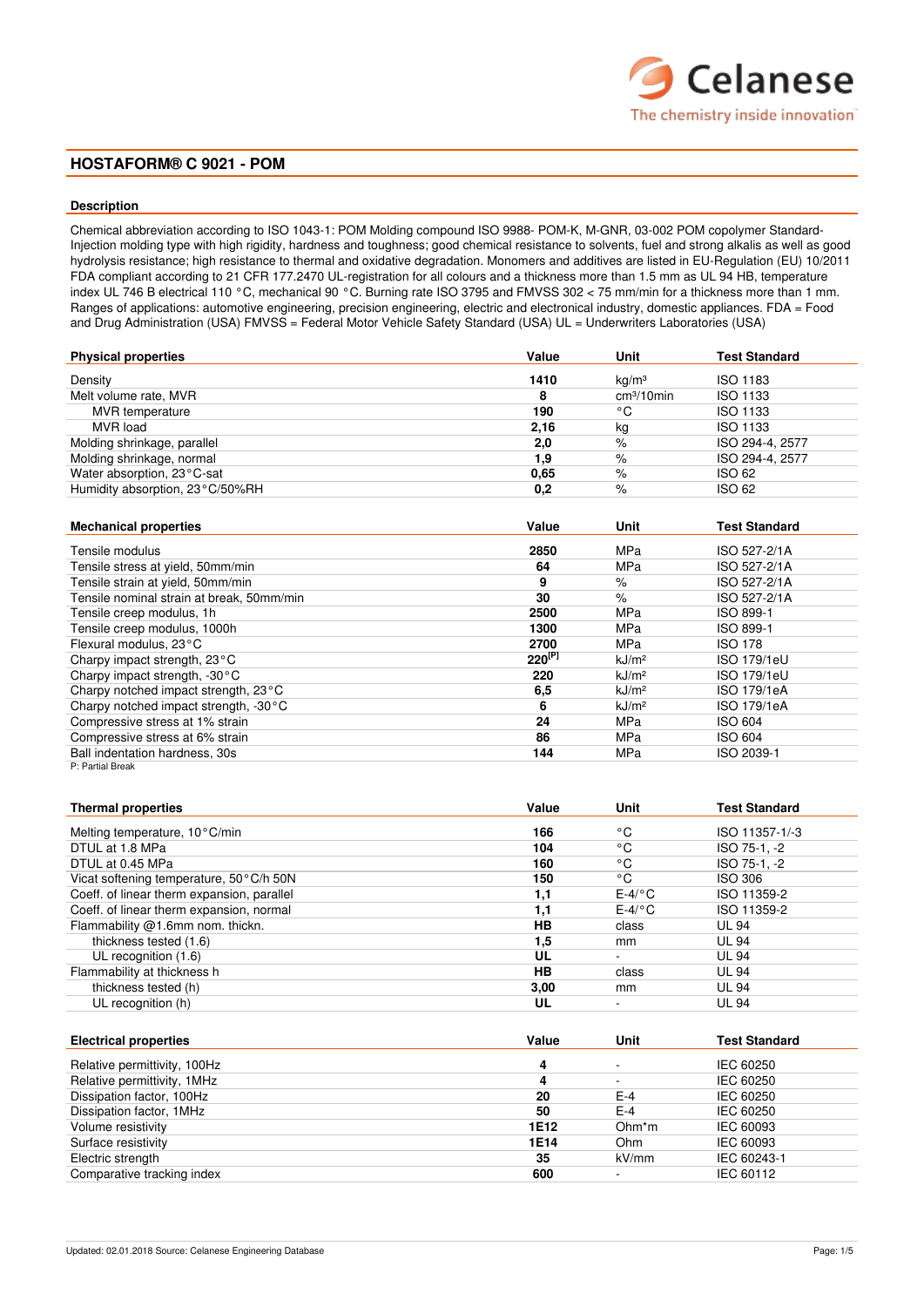| <b>Test specimen production</b>           | Value   | Unit                     | <b>Test Standard</b> |
|-------------------------------------------|---------|--------------------------|----------------------|
| Processing conditions acc. ISO            | 9988    | $\overline{\phantom{a}}$ | Internal             |
| Injection Molding, melt temperature       | 205     | ۰C                       | <b>ISO 294</b>       |
| Injection Molding, mold temperature       | 90      | °C                       | <b>ISO 294</b>       |
| Injection Molding, injection velocity     | 200     | mm/s                     | <b>ISO 294</b>       |
| Injection Molding, pressure at hold       | 90      | MPa                      | <b>ISO 294</b>       |
| <b>Rheological calculation properties</b> | Value   | Unit                     | <b>Test Standard</b> |
| Density of melt                           | 1200    | kq/m <sup>3</sup>        | Internal             |
| Thermal conductivity of melt              | 0,155   | W/(m K)                  | Internal             |
| Spec. heat capacity melt                  | 2210    | J/(kq K)                 | Internal             |
| Eff. thermal diffusivity                  | 4.85E-8 | $m^2/s$                  | Internal             |
| Ejection temperature                      | 140     | °C                       | Internal             |

## **Diagrams**

1E1



-100 0 100 200 Temperature in °C

0 2 4 6 8 10 Strain in %

0

20

40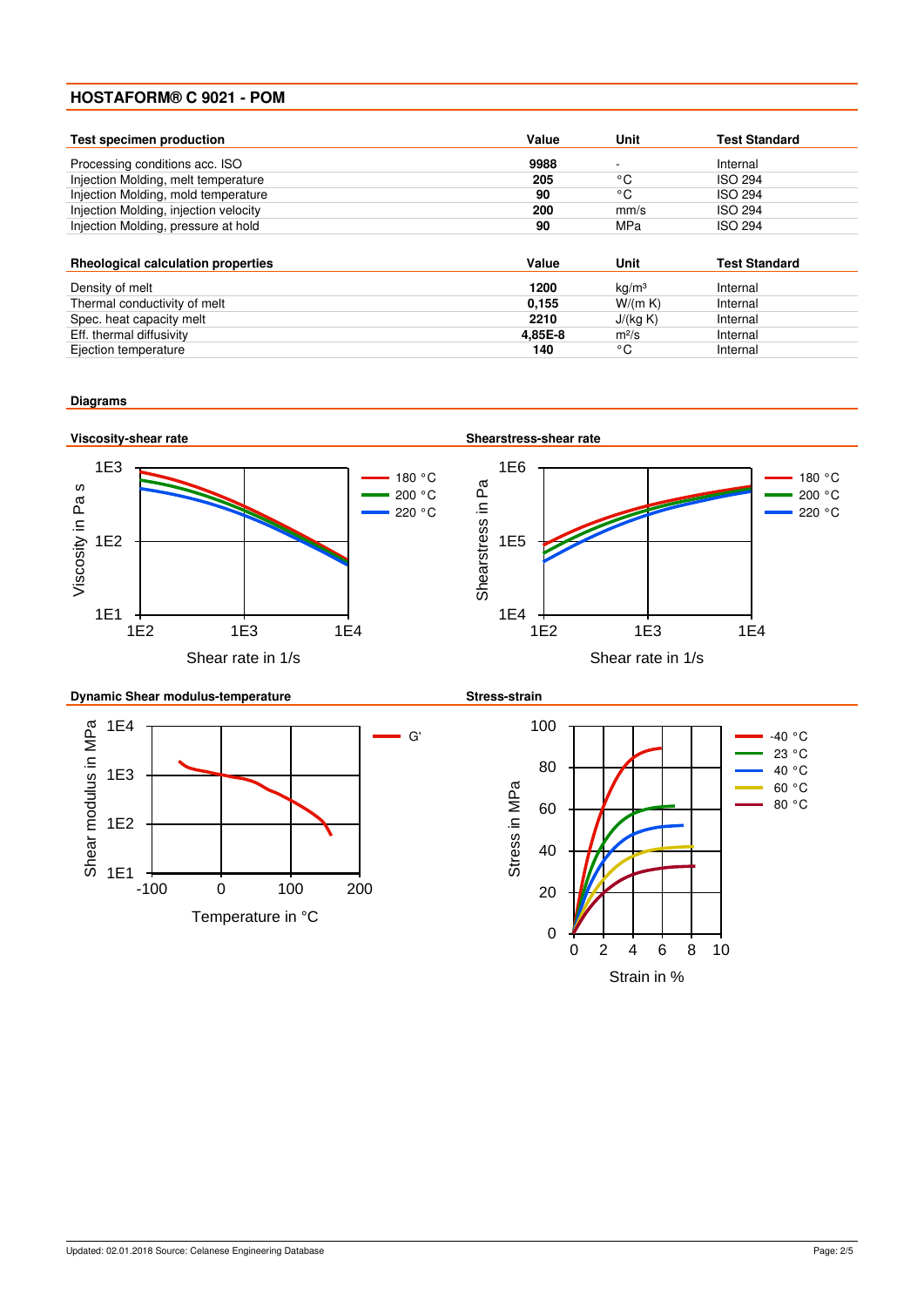





**Secant modulus-strain Stress-strain (isochronous) 23°C**







## **Typical injection moulding processing conditions**

| <b>Pre Drying</b>                               | Value       | Unit         | <b>Test Standard</b> |
|-------------------------------------------------|-------------|--------------|----------------------|
| Necessary low maximum residual moisture content | 0, 15       | $\%$         | ۰                    |
| Drying time                                     | $3 - 4$     | h            |                      |
| Drying temperature                              | $100 - 120$ | °C           |                      |
| <b>Temperature</b>                              | Value       | Unit         | <b>Test Standard</b> |
| Hopper temperature                              | $20 - 30$   | °C           |                      |
| Feeding zone temperature                        | $60 - 80$   | °C           | ٠                    |
| Zone1 temperature                               | 170 - 180   | $\circ$ C    |                      |
| Zone2 temperature                               | 180 - 190   | °C           |                      |
| Zone3 temperature                               | $190 - 200$ | °C           |                      |
| Zone4 temperature                               | 190 - 210   | $^{\circ}$ C | ٠                    |
| Die temperature                                 | 190 - 210   | °C           |                      |
| Melt temperature                                | 190 - 210   | °C           |                      |
| Cavity temperature                              | $80 - 120$  | °C           |                      |
| Hot runner temperature                          | 190 - 210   | °C           |                      |
| <b>Pressure</b>                                 | Value       | Unit         | <b>Test Standard</b> |
| Back pressure max.                              | 40          | bar          |                      |
| <b>Speed</b>                                    | Value       | Unit         | <b>Test Standard</b> |
| Injection speed                                 | slow-medium |              |                      |
| <b>Screw Speed</b>                              | Value       | Unit         | <b>Test Standard</b> |
| Screw speed diameter, 25mm                      | 150         | <b>RPM</b>   | ۰                    |
| Screw speed diameter, 40mm                      | 100         | <b>RPM</b>   | ۰                    |
| Screw speed diameter, 55mm                      | 70          | <b>RPM</b>   | ۰                    |

## **Other text information**

#### **Pre-drying**

Drying is not normally required. If material has come in contact with moisture through improper storage or handling or through regrind use, drying may be necessary to prevent splay and odor problems.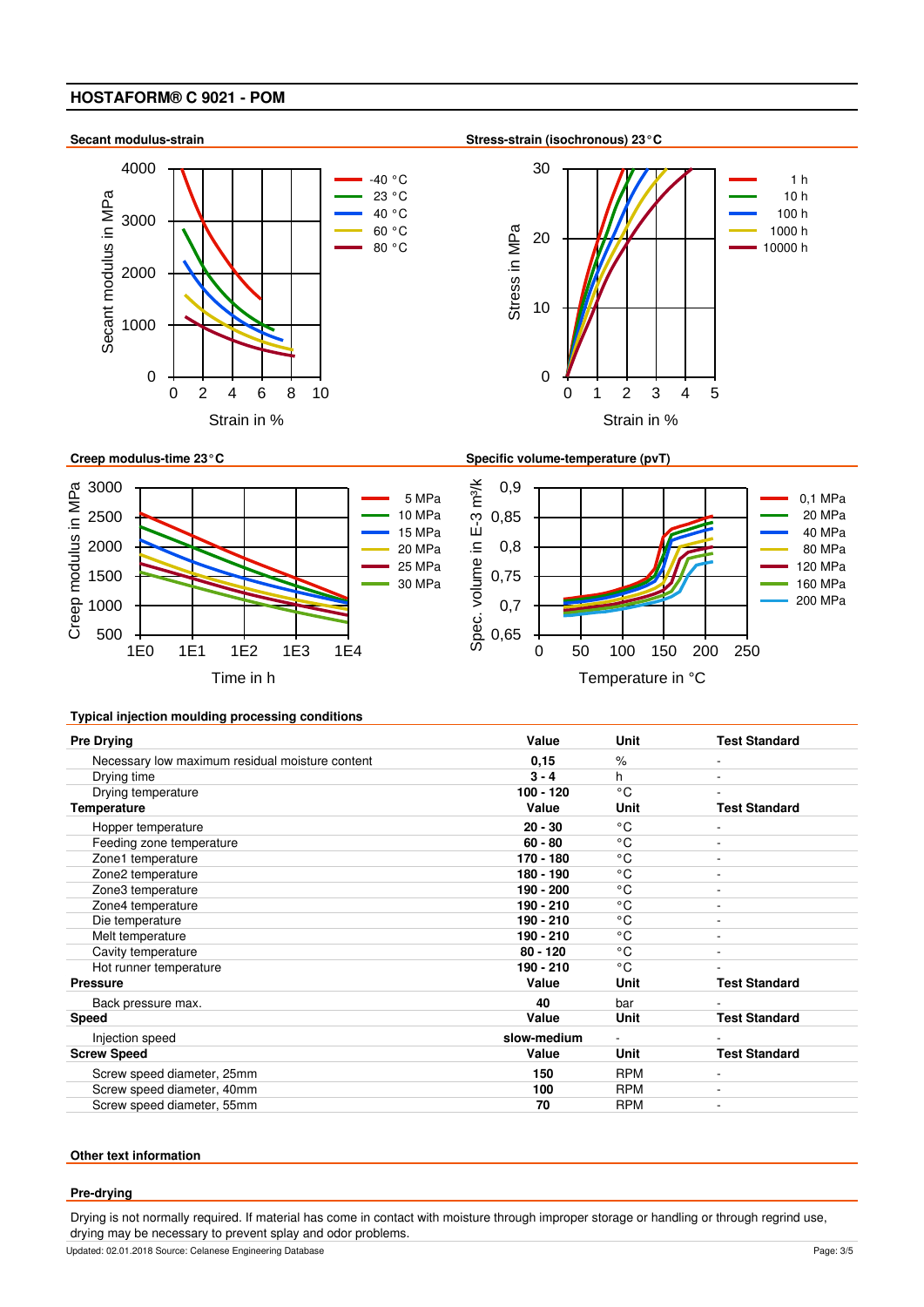#### **Longer pre-drying times/storage**

The product can then be stored in standard conditions until processed.

#### **Injection molding**

Standard injection moulding machines with three phase (15 to 25 D) plasticating screws will fit.

Melt temperature 190-210 °C Mould temperature 80-120 °C

#### **Film extrusion**

Standard extruders with grooved feed zone and short compression screws (minimum 25 D) will fit.

Melt temperature 180-190 °C

#### **Other extrusion**

Standard extruders with grooved feed zone and short compression screws (minimum 25 D) will fit.

Melt temperature 180-190 °C

#### **Sheet extrusion**

Standard extruders with grooved feed zone and short compression screws (minimum 25 D) will fit.

Melt temperature 180-190 °C

### **Characteristics**

#### **Product Categories**

Unfilled

#### **Contact Information**

#### **Americas**

8040 Dixie Highway Florence, KY 41042 USA Product Information Service t: +1-800-833-4882 t: +1-859-372-3244 Customer Service t: +1-800-526-4960 t: +1-859-372-3214 e: info-engineeredmaterials-am@celanese.com

**Asia** 4560 Jinke Road

Zhang Jiang Hi Tech Park Shanghai 201203 PRC Customer Service t: +86 21 3861 9266 f: +86 21 3861 9599 e: info-engineeredmaterialsasia@celanese.com

#### **Europe**

Am Unisys-Park 1 65843 Sulzbach, Germany Product Information Service t: +49-800-86427-531 t: +49-(0)-69-45009-1011 e: info-engineeredmaterials-eu@celanese.com

# **General Disclaimer**

NOTICE TO USERS: Values shown are based on testing of laboratory test specimens and represent data that fall within the standard range of properties for natural material. These values alone do not represent a sufficient basis for any part design and are not intended for use in establishing maximum, minimum, or ranges of values for specification purposes. Colorants or other additives may cause significant variations in data values. Properties of molded parts can be influenced by a wide variety of factors including, but not limited to, material selection, additives, part design, processing conditions and environmental exposure. Any determination of the suitability of a particular material and part design for any use contemplated by the users and the manner of such use is the sole responsibility of the users, who must assure themselves that the material as subsequently processed meets the needs of their particular product or use. To the best of our knowledge, the information contained in this publication is accurate; however, we do not assume any liability whatsoever for the accuracy and completeness of such information. The information contained in this publication should not be construed as a promise or guarantee of specific properties of our products. It is the sole responsibility of the users to investigate whether any existing patents are infringed by the use of the materials mentioned in this publication. Moreover, there is a need to reduce human exposure to many materials to the lowest practical limits in view of possible adverse effects. To the extent that any hazards may have been mentioned in this publication, we neither suggest nor guarantee that such hazards are the only ones that exist. We recommend that persons intending to rely on any recommendation or to use any equipment, processing technique or material mentioned in this publication should satisfy themselves that they can meet all applicable safety and health standards. We strongly recommend that users seek and adhere to the manufacturer's current instructions for handling each material they use. and entrust the handling of such material to adequately trained personnel only. Please call the telephone numbers listed for additional